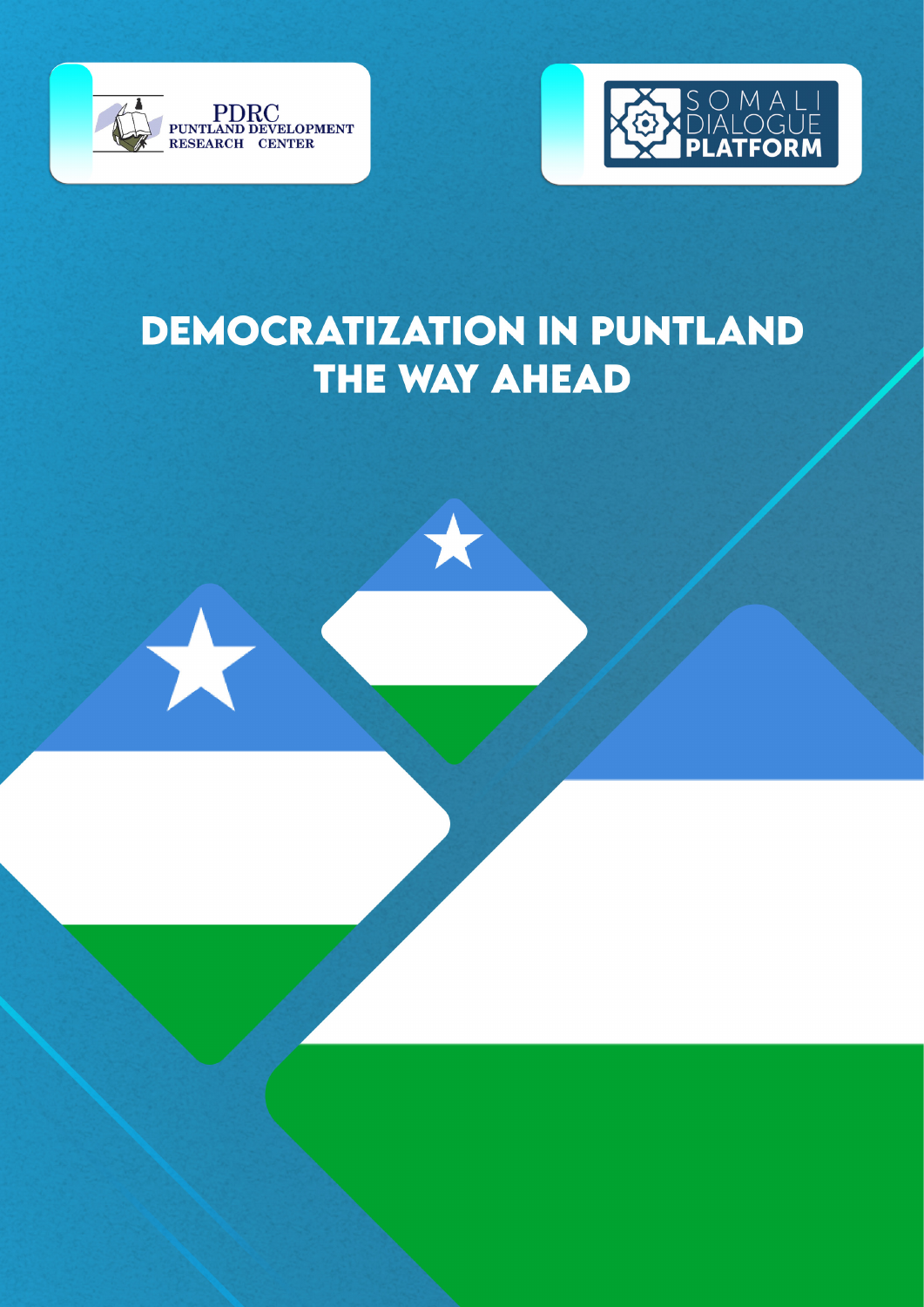POLICY BRIEF

May 2022

**Democratization in Puntland: The Way Ahead**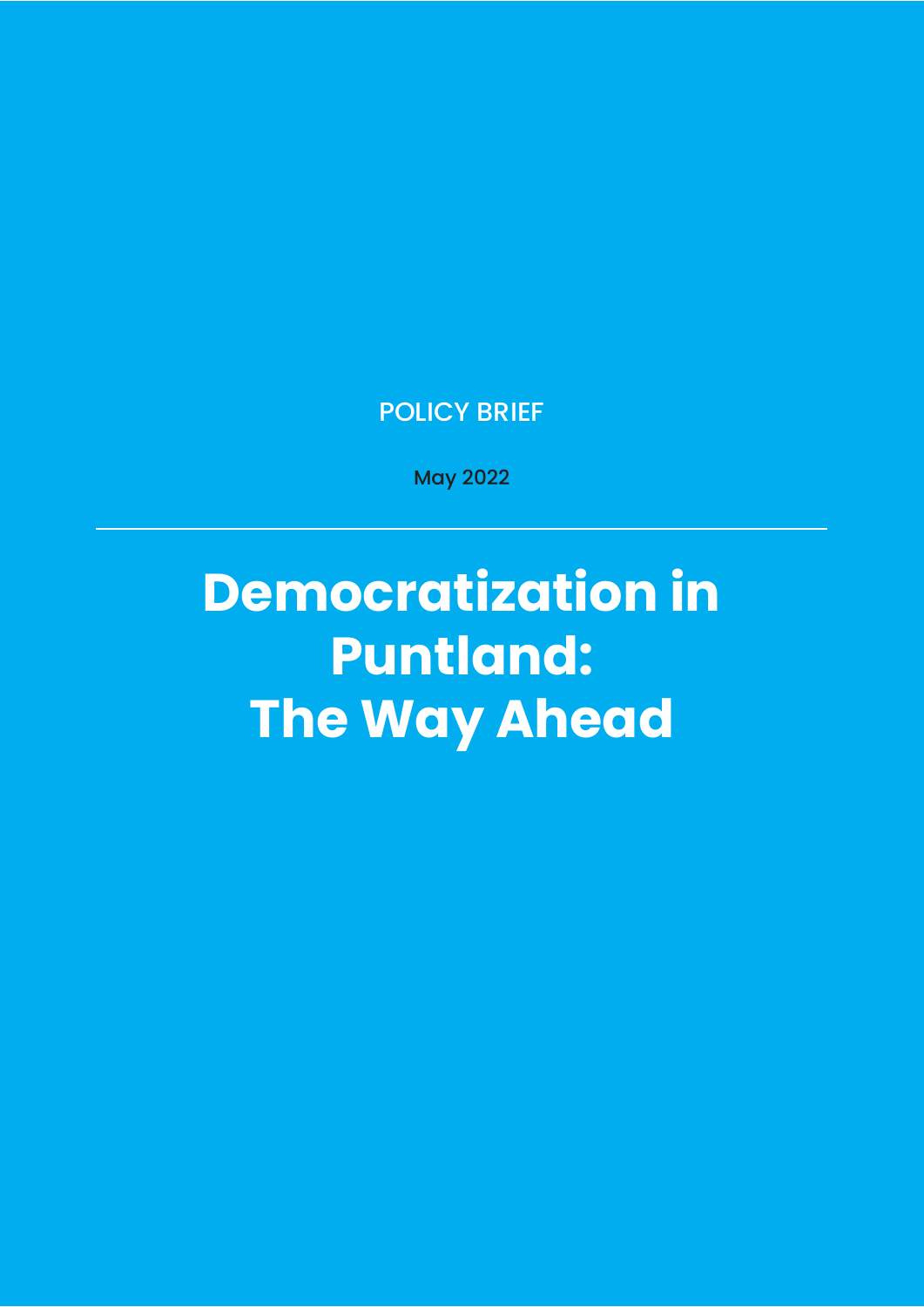# **Introduction**

In 2019, President Said Abdullahi Deni took office in Puntland with a pledge to revive and complete the state's democratization process. The president, having observed the challenges encountered by the previous administration, promptly provided evidence of his commitment to the process by establishing the Transitional Puntland Electoral Commission (TPEC) III. Since then, the commission has taken on the responsibility of delivering early local council elections based on one-person-one-vote (OPOV). The early elections in three districts—Qardho, Ufeyn and Eyl—were successfully conducted on 25 October 2021, marking a significant milestone in Puntland's transition to democratic rule.

The initial intention had been to follow this success by rolling out local elections across the majority of Puntland's districts and eventually move towards OPOV elections for the state legislature and presidency. The process stalled in the first half of 2022, however, and range of other issues are likely to emerge in the coming stages that will need to be addressed if further loss of confidence in the democratization agenda is to be avoided.

It is against the above backdrop that this policy brief seeks to analyse the progress and challenges of Puntland's democratization process and, in so doing, help Somali and international stakeholders maintain momentum towards credible and peaceful elections. The policy brief is based on data collected through focus group discussions, key informant interviews, and discussions that took place at the Puntland Democratization Stakeholder Forum on 20 February 2020. Following this introduction, the brief proceeds as follows. First, an overview is given of TPEC III and the successful early elections. Next, the report analyses the key challenges faced in the wake of the early elections, before proceeding to explore the longer-term obstacles to the democratization process more generally. Finally, a number of policy recommendations are proposed.

## **TPEC III and the successful early elections**

Upon its establishment in November 2019, TPEC III immediately began the process of reviving democratization through public engagement with civil society organizations (CSOs), elders, youth, women and politicians. This was followed by the development of a strategic roadmap, finalizing of a legislative framework, capacity building at TPEC, and, in December 2019, publication of guidelines for registering political associations. In 2020, the commission made further important progress, finalizing the registration, vetting and certification of political associations by August; selecting the three electoral districts (Eyl, Ufeyn and Qardho) where the early elections would take place; and beginning civic and voter education campaigns. This laid the groundwork for voter registration to begin in mid-2021 using a unique, cost-effective biometric method—a task that was completed by September 2021. Moreover, the commission finalized distribution of voter cards in the three election districts and secured the final candidate lists from the political associations. The commission also organized debates in the three districts for the political associations and shared their campaign schedules for the 26 September–24 October 2021 pre-election period.

This critical work led to the successful implementation of elections on 25 October 2021, with thousands of Puntlanders across Eyl, Ufeyn and Qardho casting their votes in a peaceful manner. For the vast majority of voters, this constituted their first ever opportunity to choose their representatives. The elections demonstrated the feasibility of OPOV elections in Somalia, and presented an opportunity for citizens, political associations,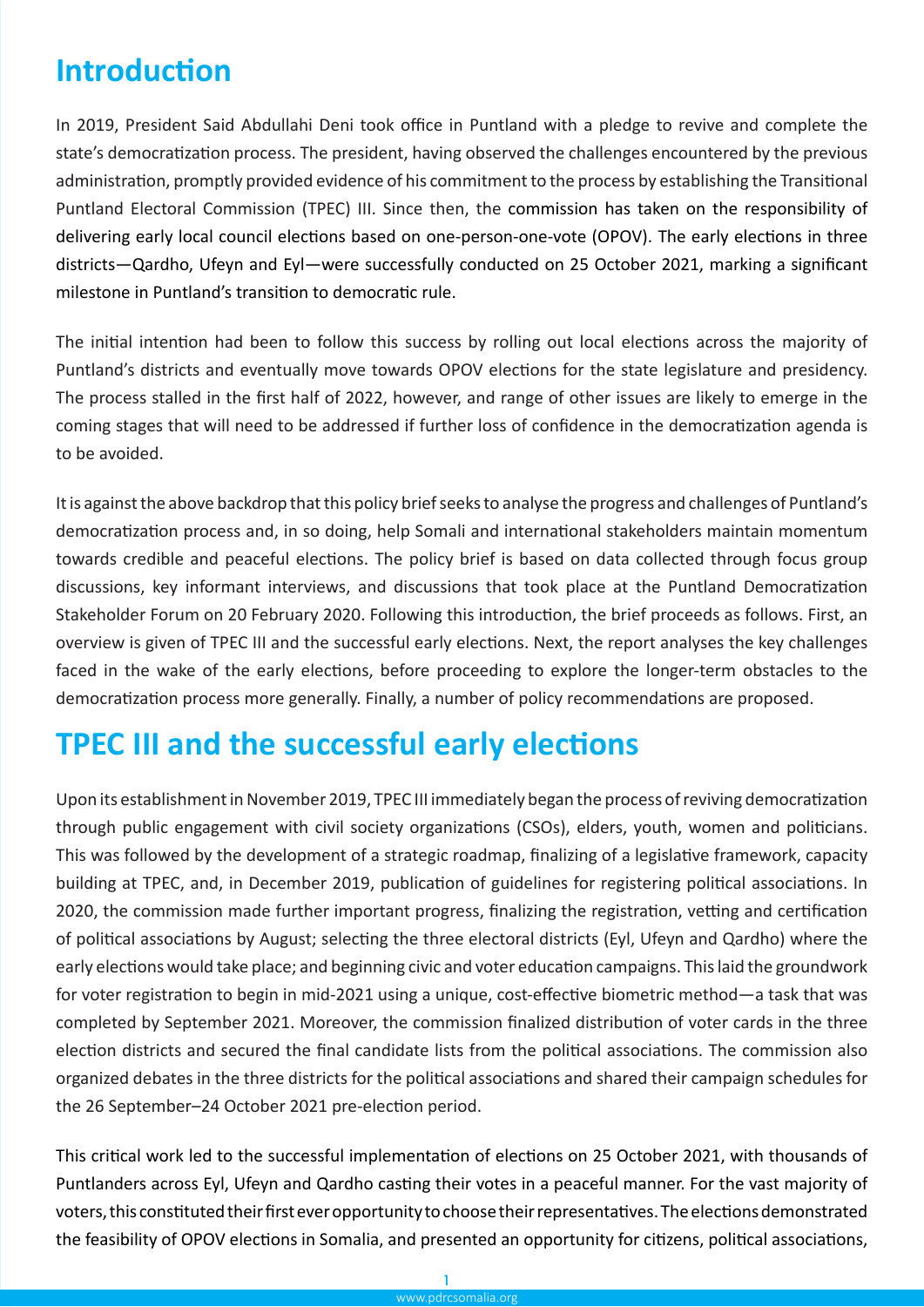TPEC III and the government to learn and reflect prior to conducting elections—initially expected in December 2022—across all districts. As part of the process, a total of 46,839 voters were registered, although 9,262 did not collect their cards and 8,724 failed to vote. Altogether, an estimated 28,854 people cast their vote.

Crucially, the results evidenced competitive elections, with no political association winning a majority in any of the districts—although three parties clearly dominated outcomes:

- Kaah won 35 seats (13 in Eyl, 12 in Qardho and 10 in Ufeyn).
- Mideeye won 25 seats (6 in Eyl, 11 in Qardho and 8 in Ufeyn).
- Justice and Equity won 20 seats (4 in Eyl, 9 in Qardho and 7 in Ufeyn).
- • Horseed won 3 seats (2 in Eyl and 1 in Ufeyn).
- • Truth and Justice won 2 seats (both in Eyl)
- Ifiye won 1 seat (in Ufeyn).

Importantly, according to the participants interviewed for this brief, there was strong popular support behind the process due to a perceived need to move from the traditional system of clan power-sharing—where power is usually held by a small number of individuals—to a system in which citizens can exercise their fundamental democratic rights, as well as improve accountability and transparency. Successful completion of the process also provided positive inspiration for Somalia more broadly in terms of establishing democratic governance—indeed, many participants highlighted Puntland's position as a leader in Somali governance, first through federalism and now through democratization.

# **Key challenges since election day**

Despite such popular support, the democratization process has since lost momentum due to a number of challenges—namely, the delay in seating the elected councils; conflict in Bossaso that erupted in December 2021; the resignation of the TPEC leadership; and the recently concluded federal elections which substantially distracted the attention of the leadership. These challenges must be properly addressed if momentum is to be re-booted and a credible pathway towards local elections devised.

### **Delay in seating elected councils**

Article 43 of the Puntland Local Government Law stipulates that the government has a period of 30 days in which to seat the elected councillors. Despite the government's political association (Kaah) winning the highest number of seats in all three districts, however, the second- and third-placed political associations— Justice and Equity and Mideeye—immediately formed a coalition to gain the mayorships of Ufeyn and Qardho. In the aftermath of a series of events, the government became unenthusiastic about following through on the process. This led to a five-month delay in the seating of the councils—and commensurately the election of mayors—significantly damaging confidence in the process.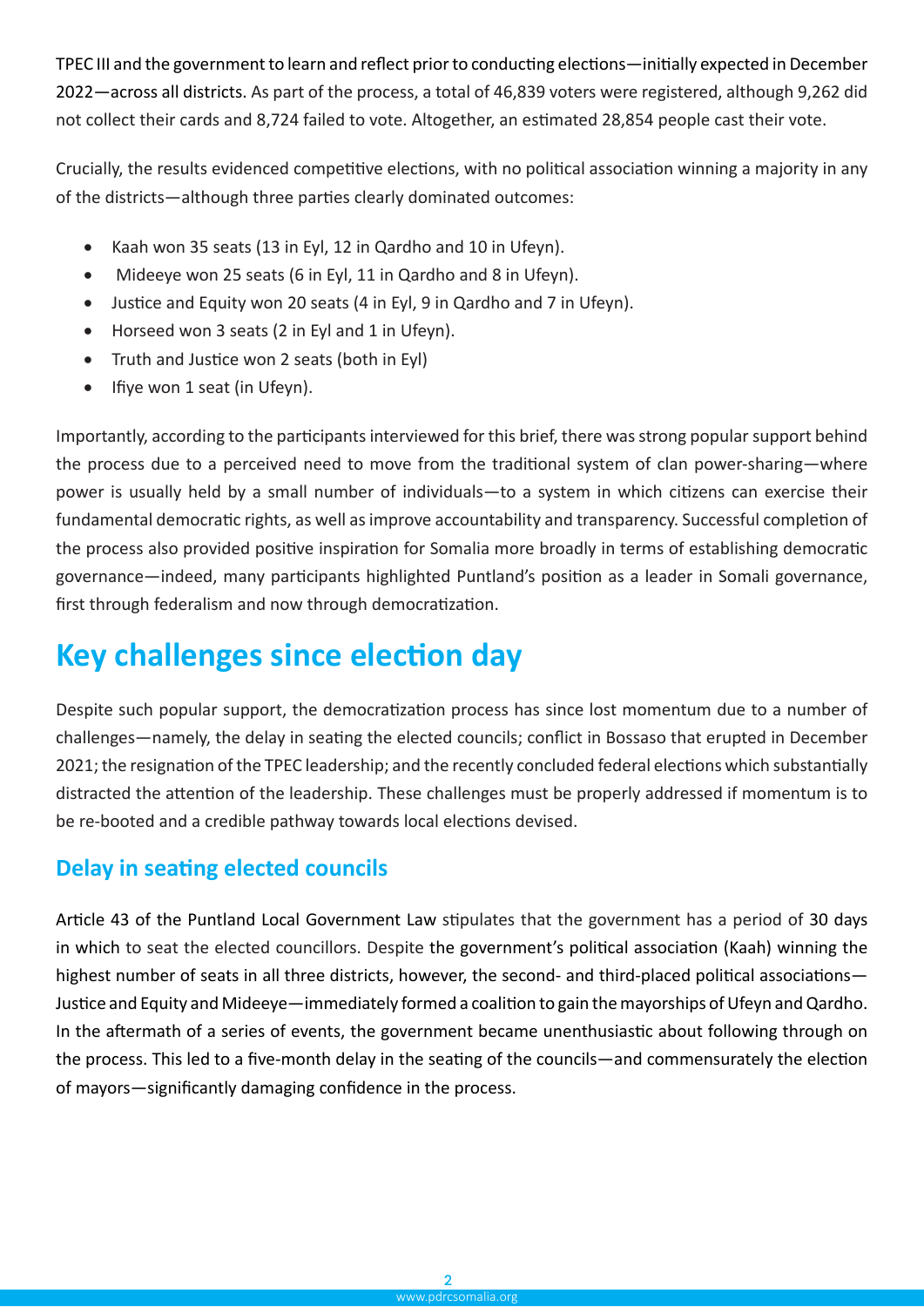After much pressure from CSOs, political associations and citizens, the Ministry of Interior, Federal Affairs and Democratization shared the Eyl, Ufeyn, and Qardho establishment (oath and mayorship election) schedules. On 6 April 2022, Ufeyn became the first district council to take the oath and elect a mayor and deputy: Justice and Equity won the mayorship, beating Kaah by one vote, while Mideeye won the deputy mayorship. In Qardho, the same coalition alliance manifested its strength, with their combined total of 20 councillors voting for Mideeye as mayor and Justice and Equity as deputy. The seating of Eyl was supposed to take place on 14 April with only Kaah contesting the mayorship, but the political association allowed two of its members to bid for the position, leading to a loosening local community cohesion and a militia taking over the election venue. The dispute had not been resolved at the time of writing, with the oathing and election ceremony yet to take place. This will need to be finalised to fully re-establish confidence in the process.

#### **Conflict in Bossaso**

The removal and replacement of Puntland Security Force (PSF) commander Mohamud Osman Abdullahi 'Diyano' by President Deni in December 2021 triggered a conflict in Bossaso that not only further distracted Deni's government from proceeding with the local democratization process but also complicated the election process for the Federal Government of Somalia (FGS) lower house seats in Bossaso. On 4 March 2022, the president finally reached agreement with traditional elders from Bossaso and Mohamud 'Diyano', who was re-installed as commander of Puntland Security Commando Forces, while his erstwhile replacement Amiin Abdullahi was installed as commander of Puntland Intelligence Special Forces. This agreement facilitated the election on 5 March of the 16 federal members of parliament. Even so, the conflict points to the contentious dynamics underlying Puntland's politics, centring on Bossaso. Unless such conflicts can be sustainably resolved, they are likely to resurface in the roll-out of local elections.

#### **Resignation of TPEC leadership**

A major challenge/setback to the success of the local elections came on 2 January 2022 when Guled Salah Barre submitted his letter of resignation as TPEC chairman—as well as member of the commission—stating that he could no longer proceed with his role due to mounting challenges. His resignation was closely followed by the resignation of TPEC's deputy chairman Jama Hersi Farah, prompting alarm among citizens, CSOs and donors. Despite TPEC issuing a statement asserting that the process would continue without further delay, led by a new acting chairman and deputy chairman, the public confidence plunged into uncertainty. The problem was compounded when another commissioner was selected as a federal member of parliament and so had to leave TPEC. Subsequently, on 31 March, the president nominated a candidate to one of the three vacant TPEC positions, with the speaker of parliament expected to nominate the remaining two commissioners, although this is still pending. These delays in nominating commissioners have weakened the confidence, especially within the international community, and undermined the commission's work.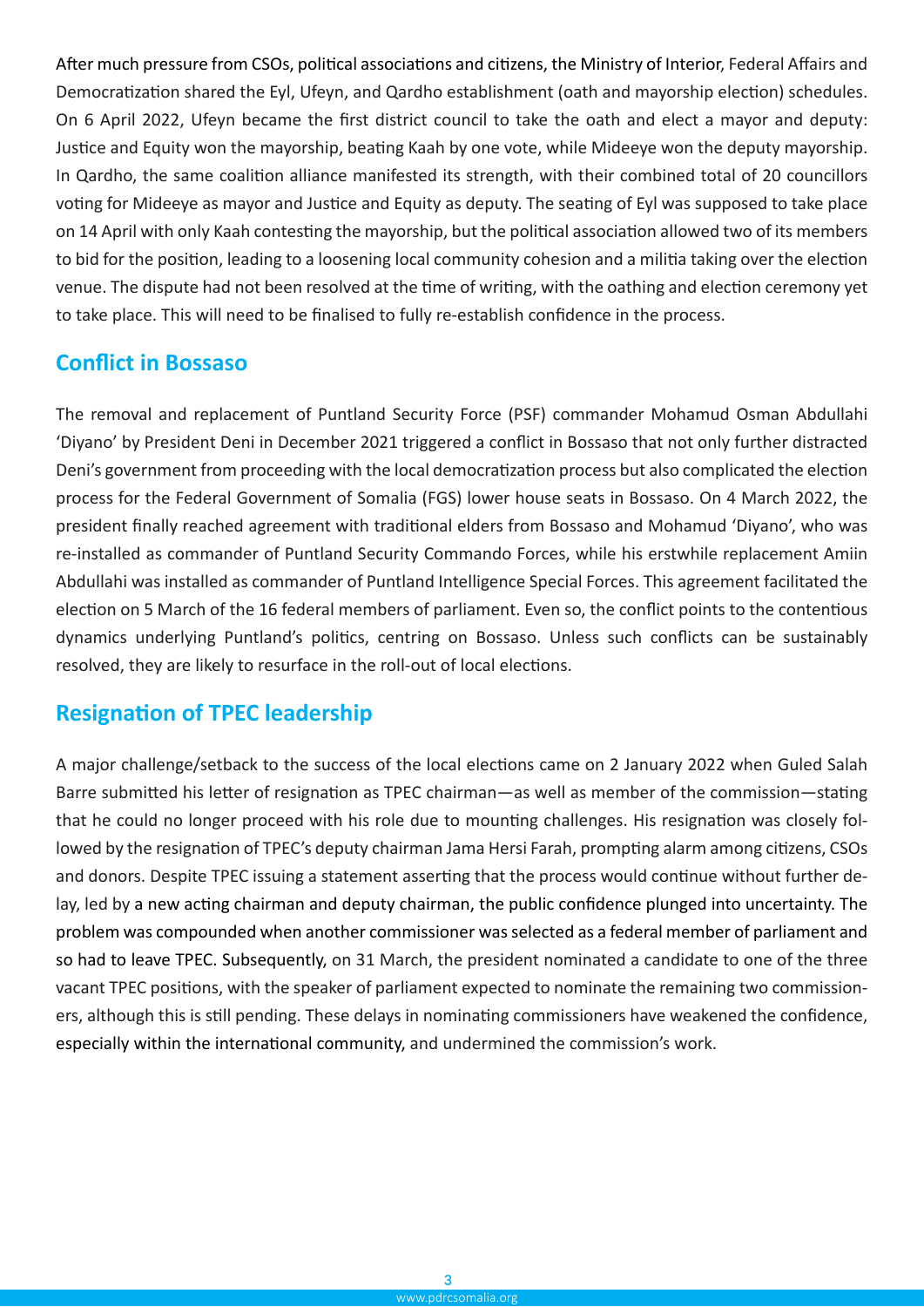#### **Said Deni's presidential aspiration**

Said Abdullahi Deni's effort to contest federal presidential elections led to a focus on managing Puntland's Upper and Lower House elections rather than advancing the local elections process. Now that the FGS's presidential election is over and former president Hassan Sheikh Mohamoud is once again elected as the president of the Federal Republic of Somalia, president Said Abdullahi Deni of Puntland is expected to return home providing a new opportunity recommence the local elections process. However his absence has led to serious conflicts within the Puntland executive that will need to be addressed, in order to rebuild confidence in the process.

## **Key challenges for the democratization process**

While addressing these lingering issues from the first stages of the local elections process is paramount, there are a number of broader challenges that must be overcome in order to successfully complete local elections in the remaining districts and advance democratization in Puntland more generally. Doing so is essential to ensuring the credibility of the process, minimizing conflict risk and maximizing the model's democratic credentials.

#### **Overcoming budgetary challenges**

From the outset, the (now former) TPEC chairman complained about a lack of budgetary support from the Puntland government for the process. Despite a certain percentage of the budget being allocated to TPEC and the advancement of the democratization process, over the course of 2021, and according former TPEC chair, only 16 per cent of the allocated budget was received. This lack of budgetary support not only limits TPEC's work but implies a limited commitment from government to the process, thereby reducing the chances of donor support.

#### **Establishing an effective judicial and dispute resolution system**

TPEC has taken the risk of accelerating the process without a constitutional court in place, presupposing that the Supreme Court can take up this role until the constitutional court is established. The mandate of the Supreme Court organ also ended on 15 August 2021, however, leading to a legal and judicial vacuum that was only resolved on 31 March 2022 when President Deni, after extended pressure, appointed a new Supreme Court chairman and deputy chairman. Indeed, for the protracted period during which the councils were not seated, there was no legal body holding the government and parliament to account for the process.

There is however still no constitutional court. This is especially important given the fact that President Deni's declaration of his candidacy for the federal presidency has triggered disagreements with Puntland's vice president on their respective roles. Such tensions in the Puntland executive organ potentially hinder effective progress in the democratization process, especially if there is no constitutional court to resolve eventual political or electoral disputes.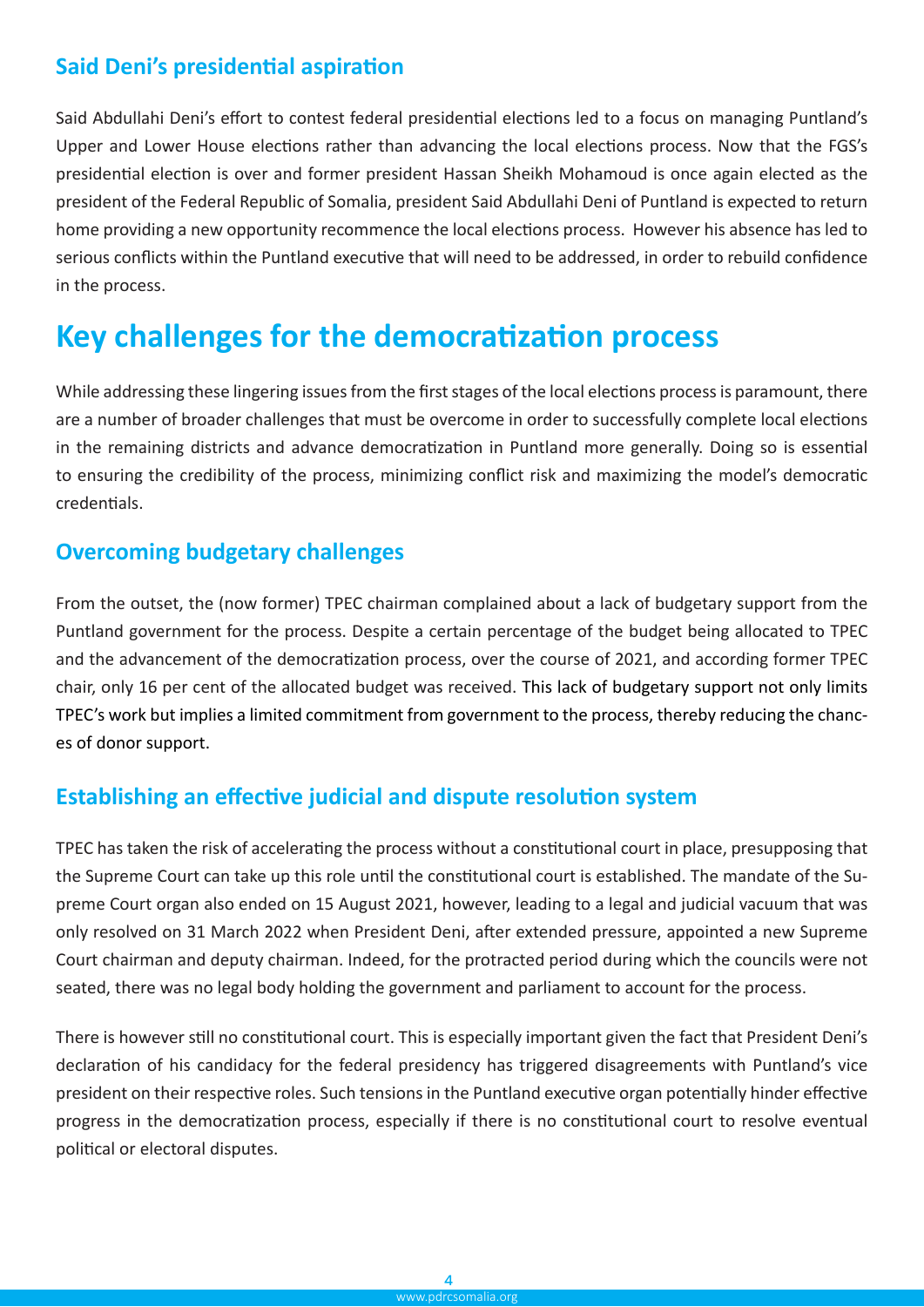### **Demarcating district boundaries**

A key challenge going forward is clarification of administrative and electoral district boundaries. How these boundaries are drawn will significantly affect electoral dynamics and outcomes, potentially leading to conflict if certain communities or political groups are perceived as being favoured. Clarification of boundaries may also intersect with land conflicts and competing claims on certain areas between groups. This was raised as an issue during the early elections, with the former TPEC chairman revealing that the commission had 'received a number of boundary complaints from communities in adjacent districts of Qardho and Ufeyn during the early elections'. This suggests that substantially more complaints will follow when the local council elections are extended across the entire state. The Ministry of Interior is currently completing a district demarcation study that, once approved by the cabinet and the parliament, will form the basis for the electoral districts. On the other hand should this process not be sufficiently consultative and based on buy-in at the local-level, it could spark conflict that would impact the elections.

#### **Improving public engagement and voter education**

In order to improve the credibility of the democratization process there must be much greater engagement with the public. This involves two key areas. First, it is essential that political parties/associations are better connected to constituencies. In the case of Puntland, the eagerness for a new system of governance resulted in the formation of a number of political associations. Perception surveys conducted by Puntland Development & Research Centre (PDRC), however, show that citizens had little or no engagement with these associations and were largely oblivious to their activities. Citizens were unaware of how the programmes and agendas of the various political associations differed, and instead mostly associated them with the individual personalities at their head.

Secondly, on election day a high illiteracy rate among voters was noted in all three districts. Many voters required assistance, which involved announcing which political association they wished to vote for, with a representative from said association then supporting the person to cast their ballot. As such, this removed a key element of free-and-fair elections: the secrecy of the ballot. Full-scale voter education aimed at reducing voters' inability to recognize their desired political association is crucial for increasing credibility in the remaining districts.

#### **Technical and non-technical challenges affecting voter turnout**

Another challenge going forward is addressing the low voter turnout witnessed in the three early elections:

- Eyl had 11,470 registered voters, of whom 8,671 collected their card and 6,755 casted their ballot on election day. This equates to a 41 per cent absenteeism rate.
- In Qardho, 25,405 registered, 20,620 collected their card and 16,722 voted, equating to a 34 per cent absenteeism rate.
- In Ufeyn, 9,964 registered, 8,287 collected their card and 5,366 voted. This equates to the highest absenteeism rate of the three districts, at 46 per cent.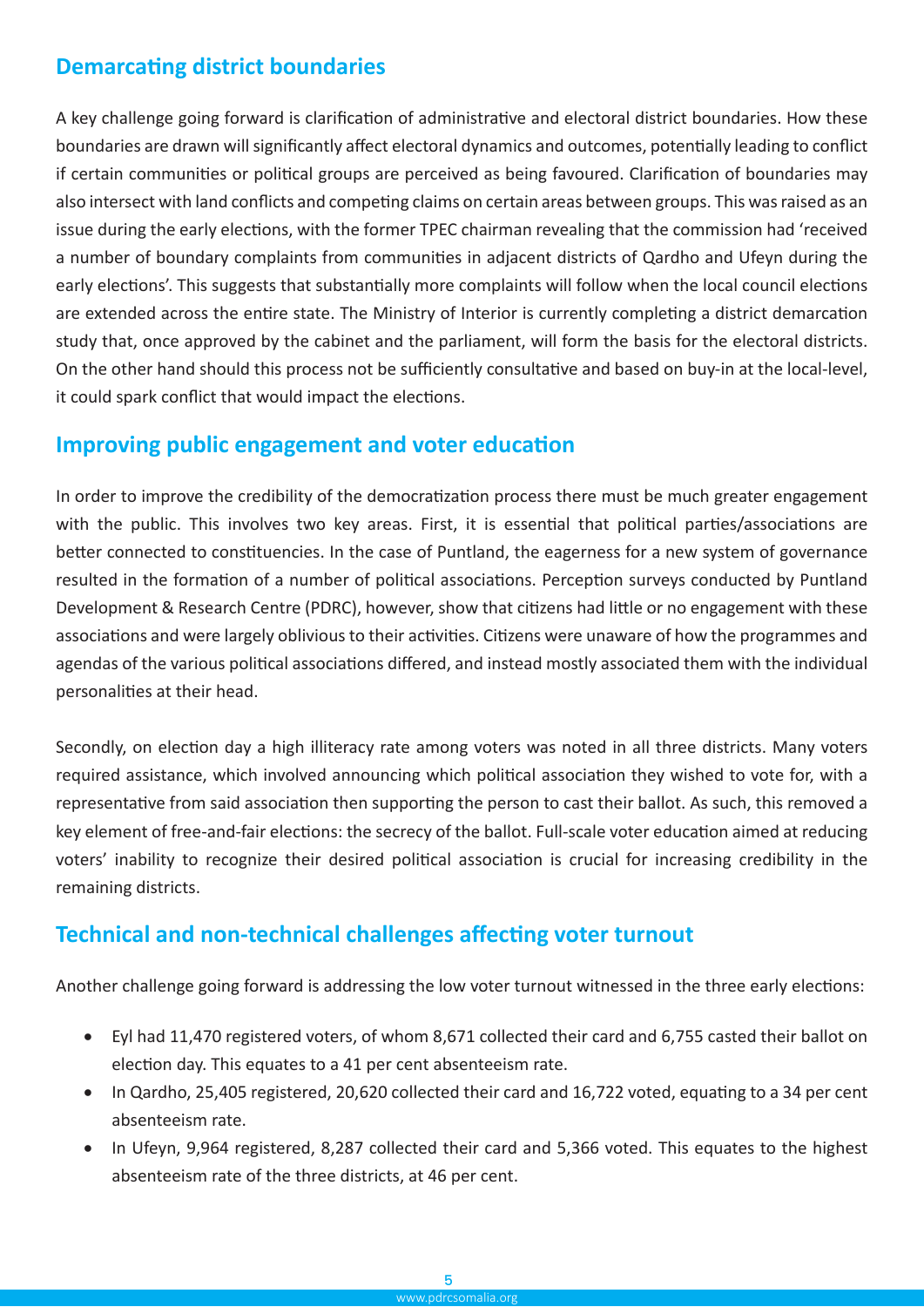Moreover, it should be noted that many eligible voters from the three districts failed to register, increasing the percentage of non-voters.

The major reasons for the low turnout were: 1) drought—a majority of voters were pastoralists, who follow rain patterns, meaning many had moved their livestock to areas outside the districts where they had initially registered; 2) limited coverage of civic education campaigns; 3) doubts the election would take place due to previous failed attempts; and 4) limited time for distribution of voter cards—only eight days was allocated for this purpose, with distribution limited to the villages hosting polling stations, making it impractical for many potential voters to obtain their cards.

# **Policy recommendations**

The 25 October 2021 OPOV elections in Eyl, Qardho and Ufeyn represented a critical milestone in Puntland's history and enjoyed significant popular support. While there is a clear desire for democratic governance to be expanded and consolidated in the state, a number of challenges stand in the way of this goal. The following policy recommendations are therefore intended to support resolution of the key issues explored in this report.

### **To the government of Puntland**

- Prioritize resolving the conflict in Eyl around the seating of the council, with relevant third-party organizations—such as Puntland civil society—invited to play a role as needed.
- Work with the state assembly leadership to finalize the replenishment of the vacated TPEC positions and ensure there is clear momentum behind the process.
- Conduct widespread consultations, in collaboration with civil society, regarding district demarcation. This would limit possible conflicts and allow TPEC to proceed with the electoral districts. Furthermore, the government should play an active role in reconciling any disputes arising from the demarcations.
- Provide a democratization dividend in the form of budgetary support to the three elected councils to improve service delivery, economic empowerment and infrastructure. This will render the process attractive to other districts.
- Release the government-allocated budget support to TPEC and political associations in order to strengthen their engagement in the remaining districts.
- Demonstrate government commitment to the process through continuous engagement with stakeholders and the public, including regular public briefings and statements clarifying timelines and next steps.